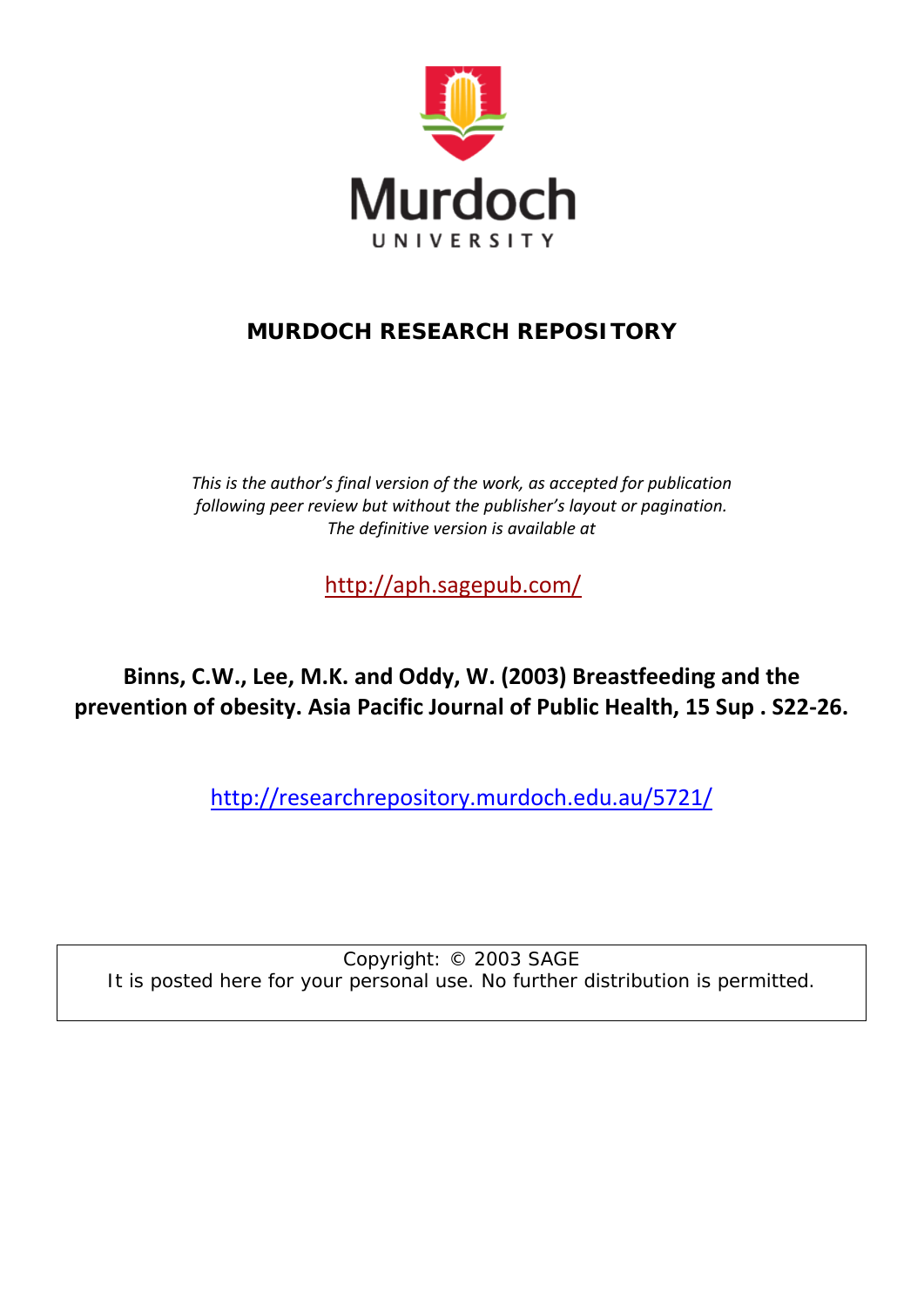#### **Breastfeeding and the Prevention of Obesity**

Colin Binns, Mi Kyung Lee, Wendy Oddy School of Public Health Curtin University of Technology, Perth WA

Obesity will be the greatest challenge for nutrition and is probably the greatest overall challenge to public health facing us in the next few decades. Being overweight or obese is a risk factor for many chronic diseases and the impact on wellbeing and mortality is demonstrated in the right hand arm of the BMI (body mass index)-morbidity U-shaped curve (Allison, Faith et al. 1997). In the USA a survey by the US Centers for Disease Control and Prevention, with a sample size of 200,000 has shown a 5.6% growth in obesity in the United States in adults in the single year 2001–02, and a massive increase of 74% since 1991. 20.9% of adults now have a BMI of greater than 30 and 2.3% over 40.(Mokdad, Ford et al. 2003)

In Australia the rate of increase in obesity is almost as dramatic. The results of the 1995 National Nutrition Survey showed that 55.2% of Australians aged 19 years or more were overweight or obese (BMI>25). For males the figure was 63.7% compared to 47% for females. Being overweight or obese reached a peak at 50–54 years for men and 60–64 years for women. A comparison of the results of the 1983 and 1995 National Nutrition Surveys showed that (after making appropriate adjustments to make the two surveys comparable), the mean BMI and energy intakes had increased. This analysis (Tables One and Two) is only available for adults aged 25 to 64 years living in capital cities. (Cook, Rutishauser et al. 2001)

| Males   | Mean BMI | $\bullet$<br>95%CI: |
|---------|----------|---------------------|
| 1983    | 25.5     | $25.3 - 25.6$       |
| 1995    | 27.2     | $27.0 - 27.5$       |
| Females |          |                     |
| 1983    | 24.3     | $24.2 - 24.5$       |
| 1995    | 26.8     | $26.5 - 27.1$       |

**Table One: Mean BMI in Adults in the 1983 and 1995 National Nutrition Surveys.** 

Reference:(Cook, Rutishauser et al. 2001)

The mean energy intake had also increased as shown in Table 2.

#### **Table Two: Mean energy intakes in Adults in the 1983 and 1995 National Nutrition Surveys.**

| Males   | Mean energy intake | 95%CI:          |
|---------|--------------------|-----------------|
| 1983    | 10 824 kilojoules  | $10685 - 10963$ |
| 1995    | 11 195 kilojoules  | $10956 - 11434$ |
| Females |                    |                 |
| 1983    | 7299               | 7204–73950      |
| 1995    | 7624               | 7464–7785       |

Reference:(Cook, Rutishauser et al. 2001)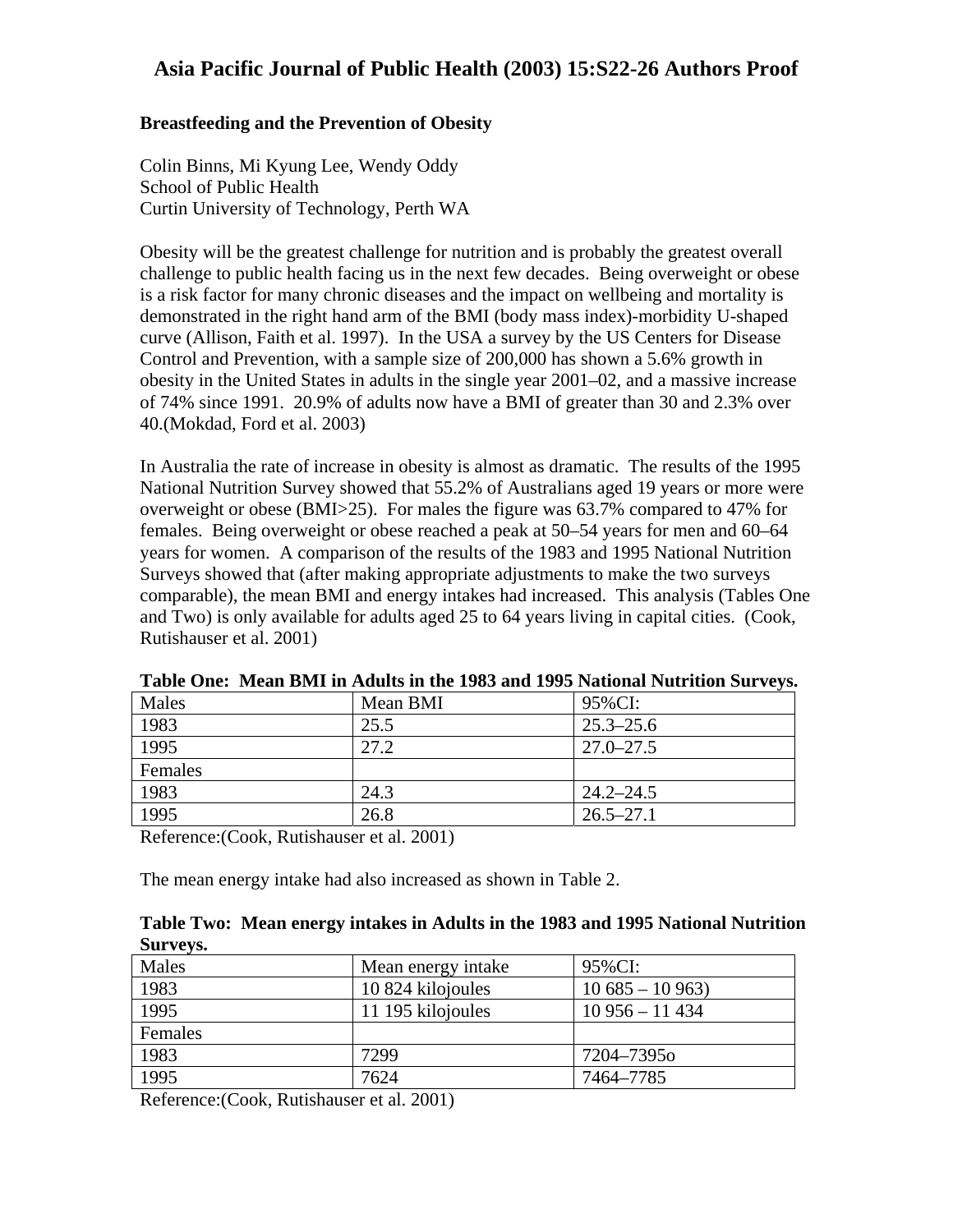Between 1983 and 1995 the proportion of adult women who were overweight or obese increased by 41 per cent and the proportion of adult men increased by 29 per cent (Cook, Rutishauser et al. 2001).

The increasing prevalence of obesity has lead to a re-focussing of the 2003 edition of the Australian Dietary Guidelines. Emphasis is now much more on preventing the development of obesity. For example "variety in nutrition" remains a cornerstone of good nutrition to supply all nutrients and minimise risk, but the guidelines now discuss variety within the context of moderating serving sizes.

The immediate question is why is Australia, and most of the rest of the world facing an epidemic of obesity? Obesity obviously reflects an imbalance between energy intake and expenditure. Has the "set point" regulation of energy intakes been reset in some way? In fact the actual balance between energy intake and expenditure needs only to be very small, perhaps 1-2 %, to result in a weight increase of 1-2kg per year. (Sorensen 2000; Cook, Rutishauser et al. 2001) However, as can be seen in Table 2 the increase in energy consumption has been closer to 3.5% for men and 4.5% for women. At the same time our lives have become even more sedentary, with the resultant increase in the prevalence of obesity, a pattern similar to many other countries.

The 1997 and 1999 National Physical Activity Surveys—telephone-administered surveys of 4824 (in 1997) and 3841 (in 1999) adult Australians aged 18 to 75 years—show that the proportion of Australian adults participating in sufficient physical activity to provide a health benefit declined from 62% to 57%, a drop of 5 percentage points in just two years. The proportion of Australian adults who reported not doing any physical activity at all increased from 13% to 15% (Armstrong, Bauman et al. 2000). It will be interesting to see if these trends continue.

The factors that have been shown to be important in the global epidemic include: Sedentary lifestyle, including the number of hours sitting watching TV (Hernandez, Gortmaker et al. 1999; Salmon, Bauman et al. 2000) Increase in energy intake, possible as a consequence of increasing nutrient density In children the excess consumption of carbohydrates in soft drinks has been shown to be a factor. (Ludwig, Peterson et al. 2001)

But the problem is not confined to just the western developed world and it now is a commonplace in many developing countries for governments to be facing simultaneously the problems of under nutrition and obesity.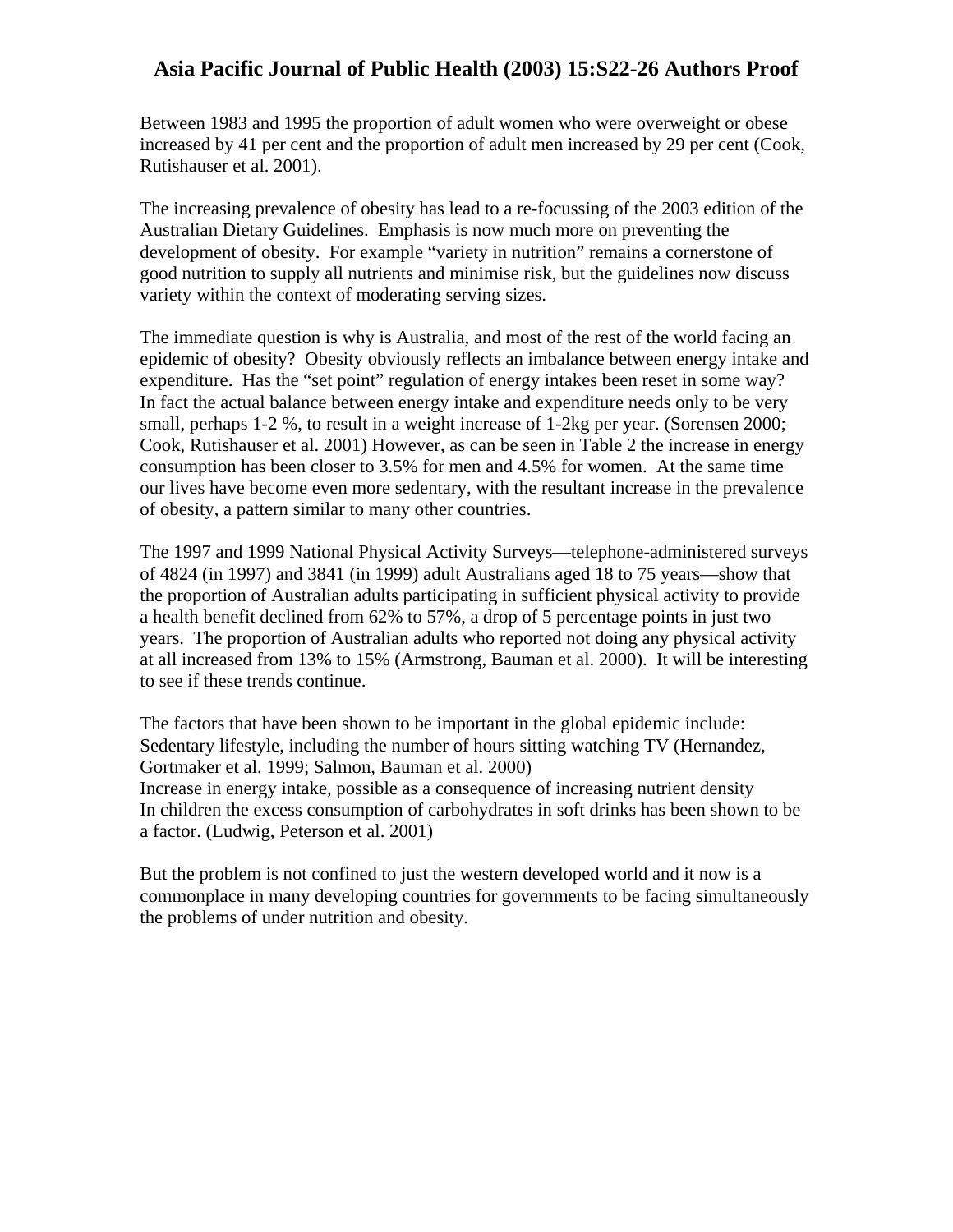| $      -$<br>China BMI $>25$ | % of population | $\blacksquare$ |
|------------------------------|-----------------|----------------|
| Urban (all of China)         |                 |                |
| 1982                         | 9.7 %           |                |
| 1989                         | 12 %            |                |
| 1992                         | 14.9 %          |                |
| Rural (all of China)         |                 |                |
| 1982                         | 6 %             |                |
| 1989                         | 7.5 %           |                |
| 1992                         | 8.4 %           |                |
| Philippines BMI >25          |                 |                |
| 1982                         | N/A             |                |
| 1987                         | $10.6\%$ (m)    | 16.0 % (f)     |
| 1993                         | 14.4 $%$ (m)    | 18.6 % (f)     |

|  | Table Three: Changes in Obesity levels in Asian countries |  |  |
|--|-----------------------------------------------------------|--|--|
|  |                                                           |  |  |

*Source: (International Diabetes Institute 2000)*

The assessment of obesity in persons of non-Europid ethnicity has been the subject of many studies and much debate. Most studies have been done on subjects of Asian origin. At this time there is no international agreement on the cutoff levels to be used for determining obesity. However in Singapore the following levels have been proposed Table 4 and a new classification of BMI levels is under discussion between the Asian countries (Table 5)

### **Table Four: A comparison of the levels of BMI in different ethnic groups**

The levels of BMI with the same proportion of body fat as a Causcasian with a BMI of 30 are:

| 30   |
|------|
| 27.5 |
| 27   |
| 26   |
|      |

Source: (Deurenberg-Yap, Schmidt et al. 2000)

| Classification | BMI $(kg/m^2)$ | Risk of co-morbidities     |
|----------------|----------------|----------------------------|
| Underweight    | < 18.5         | Low (but increased risk of |
|                |                | other clinical problems)   |
| Normal range   | $18.5 - 22.9$  | Average                    |
| Overweight     | $>23$          |                            |
| At risk        | $23 - 24.9$    | Increased                  |
| Obese I        | $25 - 29.9$    | Moderate                   |
| Obese II       | >30            | Severe                     |

#### **Table Five: Proposed classification of weight by BMI in adult Asians**

Source: (International Diabetes Institute 2000)

There is no doubt that obesity has become a major world problem. It must be the ultimate frustration for a public health planner to be faced with the problems of both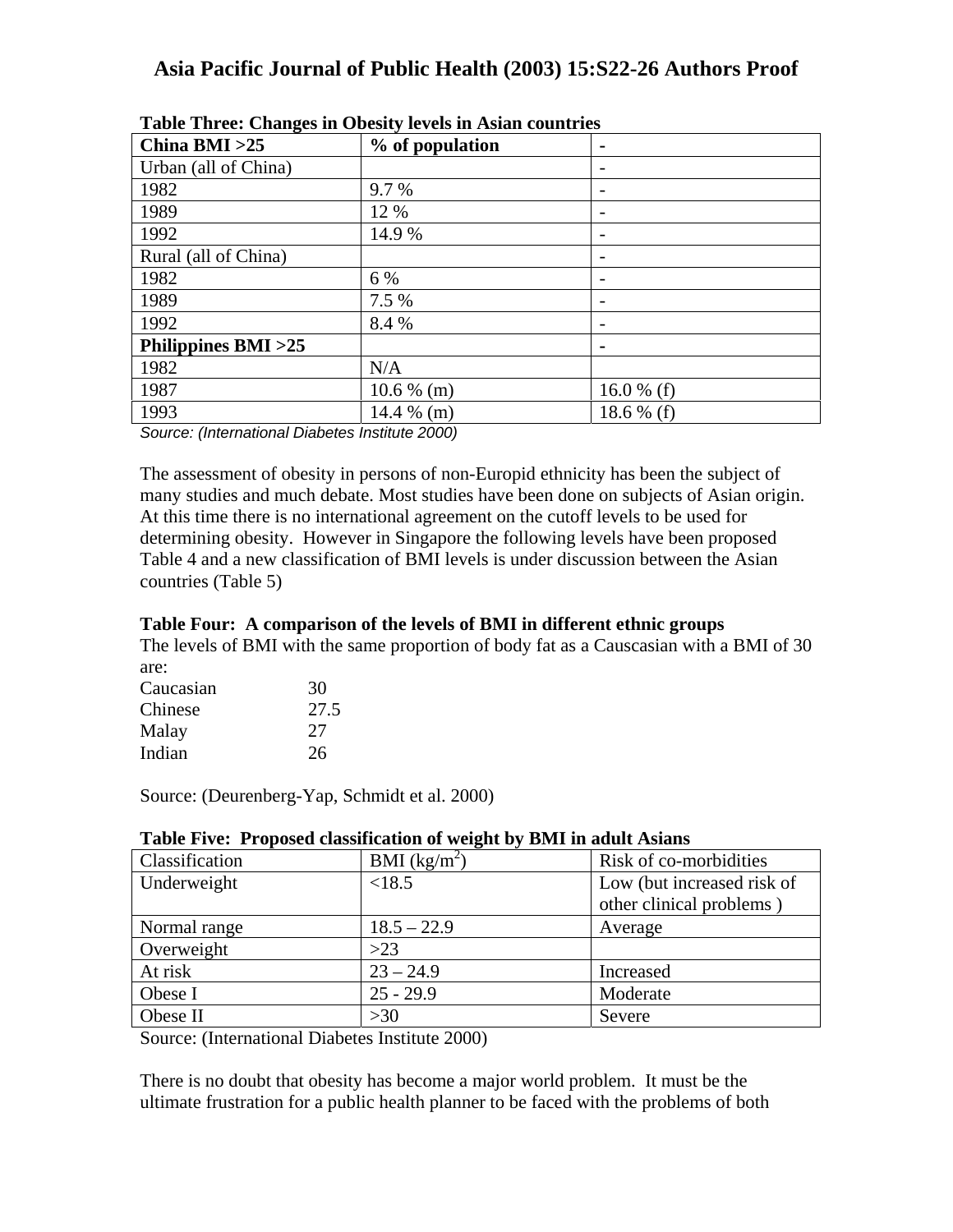malnutrition and obesity in the same country or even in the same district. Yet this is what we have in the Aboriginal population of Australia and in most of the countries in our region. Some emerging evidence on links between breastfeeding and obesity may explain some of these trends and provide an avenue for intervention.

#### **Emerging evidence on breastfeeding**

How important is the relationship between overweight in infancy and later overweight and obesity and does the method of infant feeding make a difference? Conventional wisdom was that there was a period of relative grace. "Chubby" babies were a sign of good health in many societies in the early years of life, before obesity became a concern. Children who were overweight at 1 and 3 years old were thought to have no increased risk of obesity as adults, but after that age the risk increases regardless of parental weight (Dietz 2001). However a large multicentre trial of 20,000 infants followed in detail for seven years showed that rapid weight gain during the first 4 months of life was associated with an increased risk of overweight status at age 7 years (Stettler, Zemel et al. 2002). Also of concern is that more than 60% of overweight children have at least one additional risk factor for cardiovascular disease, such as raised blood pressure, hyperlipidaemia, or hyperinsulinaemia (Fagot-Campagna, Pettit et al. 2000).

There has been interest in feeding methods and the growth of infants and child and adult obesity for many years. However in early studies the difficulty of isolating confounding factors led to inconclusive results. For example, in a paper in 1980, Kramer recognised the difficulty of studying obesity and breastfeeding, and in particular, the difficult of isolating the effects of social class and associated factors (Kramer 1981). To overcome these difficulties Kramer undertook a further study and found that being overweight at 12 months was related to feeding method – breastfed babies were lighter (Kramer, Barr et al. 1985).

Recent studies have applied more rigorous epidemiology to larger sample sizes with an increase in the quality of the evidence. Von Kries analysed cross-sectional data from 9400 German children to assess the relationship between obesity and a history of breastfeeding (von Kries, Koletzko et al. 1999). Obesity was assessed as having a BMI above the  $97<sup>th</sup>$  percentile. The prevalence of obesity in children who had never been breastfed was 4.5% compared to 2.8% in breastfed children. The OR for obesity was 0.75 (0.57-0.98) and for overweight 0.79(0.68-0.93).

Gillman and colleagues studied 15,000 children whose mothers were participants in the Nurses Health Study. The wealth of data available in this study allowed for adjustment for a range of potentially confounding factors. The results were summarised "*Our findings indicate that infants who were predominantly fed breast milk in the first 6 months of life had a lower prevalence of overweight 9 to 14 years later. Compared with infants predominantly fed infant formula, the estimated relative reduction in risk was approximately 22%. In addition, the apparent protective effects were larger with increasing duration of breastfeeding*."(Gillman, Rifas-Shiman et al. 2001)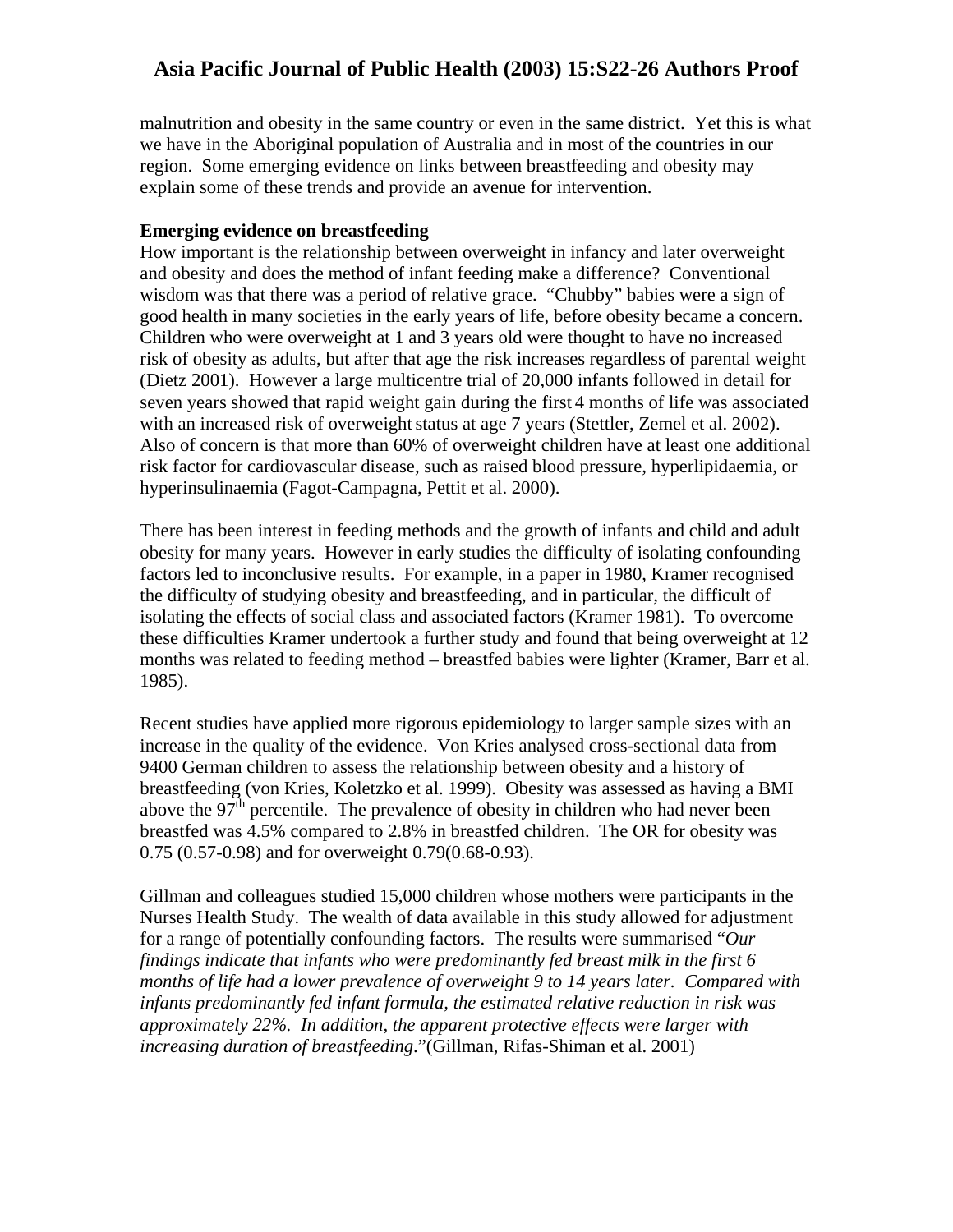The NHANES III survey provided further evidence for an association between breastfeeding and obesity. Hediger analysed a sample of 2,685 US-born children between the ages of 3 and 5 years (Hediger, Overpeck et al. 2001). After adjusting for potential confounders, there was a reduced risk of being at risk of overweight in "ever breastfed" children, adjusted odds ratio of 0.63 (0.41-0.96).

The most recent major study, and possibly the most rigorous, came from Scotland, where the incidence of breastfeeding is lower than in the USA or Germany. A population-based sample of 32,200 Scottish children was studied at age 39-42 months in 1998 and 1999. The prevalence of obesity was significantly lower in breastfed children, and the association persisted after adjustment for socioeconomic status, birthweight, and sex. The adjusted odds ratio for obesity (BMI  $>$  or = 98th percentile) was 0.70 (0.61-0.80) (Armstrong and Reilly 2002).

Taken together these studies provide powerful support for the hypothesis that breastfeeding, and particularly, exclusive breastfeeding is protective against the development of obesity into adolescence. Since it is known that obese adolescents are very likely to be obese adults the importance of breastfeeding as a preventive measure can be seen.

#### **Breastfeeding and Obesity in Australia**

There are few databases in Australia that allow us to explore the relationship between breastfeeding and later growth in Australia. However some information is available from National Nutrition Survey undertaken on 14,000 persons around Australia. By linking several databases it was possible to identify 405 children aged 2-3 years where data on feeding history and some parental health data was also available. The BMI of the children was calculated and was classified as normal or overweight according to the classification proposed by Cole (Cole, Bellizzi et al. 2000). This corresponds to a level of BMI greater than 25 in adults. The significant factors were found to be: (See Table 6)

Exclusive breastfeeding to 24 weeks was protective

The age of introduction of cows milk - later age was protective

Parents BMI was correlated to child BMI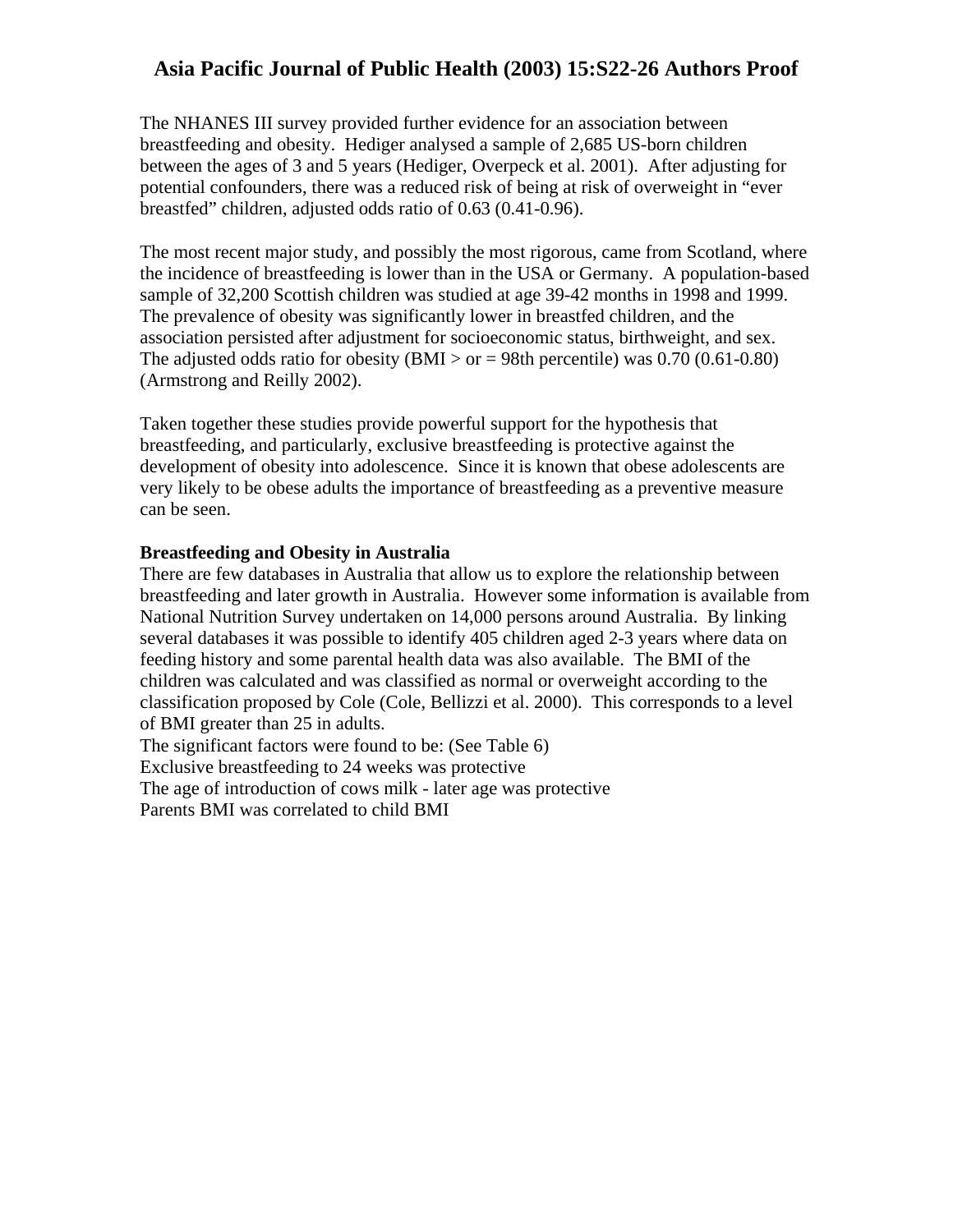|                                                                       | $<$ Coles  |        | Coles      |        | $P_{-}$ |
|-----------------------------------------------------------------------|------------|--------|------------|--------|---------|
|                                                                       | overweight |        | overweight |        | value†  |
|                                                                       | No.        | $(\%)$ | No.        | $(\%)$ |         |
| Exclusive breastfeeding to 24 weeks                                   | 187        | 77.9   | 53         | 22.1   | 0.06    |
| N <sub>0</sub><br>Yes                                                 | 65         | 87.8   | 9          | 12.2   |         |
| Age introduced cow milk                                               | 20         | 57.1   | 15         | 42.9   | 0.001   |
| Before 37 weeks<br>After 37 weeks                                     | 215        | 83.0   | 44         | 17.0   |         |
| Relationship in household to child                                    | 88         | 73.9   | 31         | 26.1   | 0.04    |
| Husband with dependent child (ren)<br>Wife with dependent child (ren) | 100        | 84.7   | 18         | 15.3   |         |
| Parents BMI                                                           | 95         | 85.6   | 16         | 14.4   | 0.026   |
| $\leq$ 25<br>>25                                                      | 87         | 73.7   | 31         | 26.3   |         |

| Table Six Selected characteristics of feeding practice in children with and without |  |
|-------------------------------------------------------------------------------------|--|
| <b>Coles overweight in NNSRE</b>                                                    |  |

† Differences between with and without Coles overweight assessed using Chi-square test for categorical variables

In a further study participants from the Perth Infant Feeding study were followed up (Scott, Binns et al. 1996; Scott, Aitkin et al. 1999). A total of 137 infants were followed up after a period of nine years. The children were again classified according to the Cole criteria. Breastfeeding to more than 24 weeks was associated with being overweight in both boys and girls.

Data from a prospective birth cohort study of 2,432 children born in Perth were followed up at one-year-of-age (Oddy, Binns et al. 2003). Unconditional logistic regression was used to model the association between infant feeding and BMI, allowing for possible confounders (gender, birth weight and maternal factors - smoking during pregnancy, education, body mass index and age). After adjustment, breastfeeding (per additional month of feeding) was significantly associated with a decreased BMI at one year (Coeff - .097; 95%CI -.029 -.009; p<0.0005). Factors associated with an increased BMI included male gender, smoking in pregnancy, higher maternal BMI and maternal education. Associated risk factors for overweight were formula introduction before four months (OR 1.40 95% CI 1.05, 1.87 p=0.035) and smoking during pregnancy (OR 1.37 95% CI 1.02, 1.83 p=0.024). In summary, the early introduction of formula milk leads to an increase in child BMI

Data on trends in breastfeeding in Australia were summarised in Australia's Food and Nutrition (Lester 1994). Breastfeeding rates in Australia plummeted in the 1950's and 60's before recovering in the 1980's and later decades. This is reflected in the series of data available from the state of Victoria in Australia as shown in Figure One.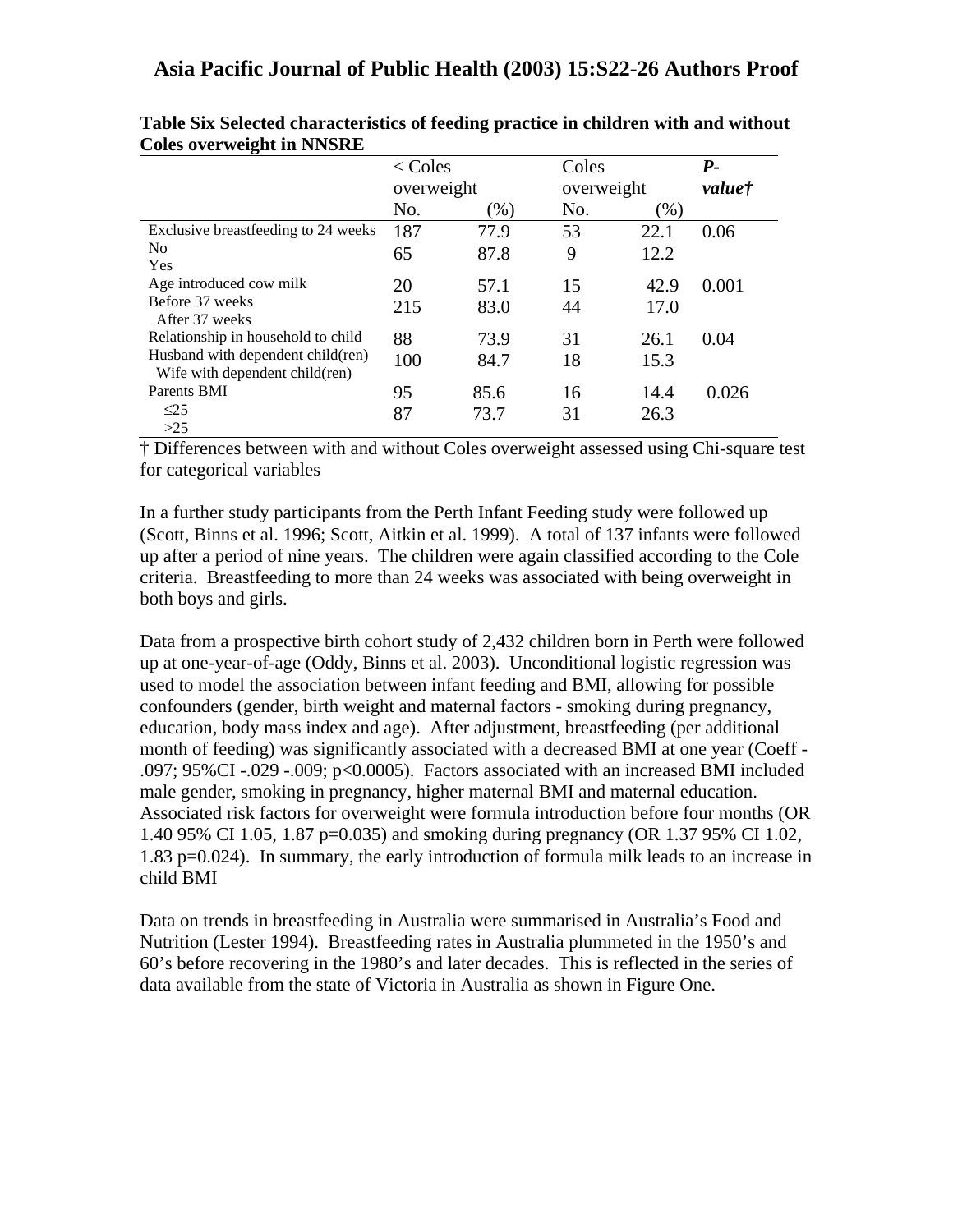

**Figure One. Breastfeeding rates in Victoria, Australia 1950-92** 

Source: (Lester 1994)

The decline in breastfeeding in Australia also coincided with a trend towards the early introduction of solid foods. It is possible that the current epidemic of overweight and obesity in Australia reflects in part these changes in infant feeding patterns.

### **Breastfeeding as an intervention for Obesity Prevention**

Dietz summarised the current assessment of programs for childhood obesity: "*only reducing the number of hours children watched television qualified as a potentially effective preventive and therapeutic strategy for childhood obesity*."(Dietz 2001) He then stated that recent studies show that "*breastfeeding may be added as a preventive intervention.*" (Dietz 2001).

How much could be gained in Australia by increasing the prevalence of exclusive breastfeeding to six months? It is possible to extrapolate the Gilman results to Australia, where currently around 30% of Australian infants are exclusively breastfed to six months. Assuming this could be increased to 80% or 90%, this would represent a reduction of 10% or 13% in the prevalence of adolescent obesity.

For younger children the results of Armstrong and colleagues from Scotland suggest a risk reduction of about 30% in obesity at 39-42months in breastfed children. If these rates hold in later follow-up, this suggests an even more powerful effect for breastfeeding than the Gilman results.

### **Conclusion**

To summarise our current knowledge: Overweight infants are more likely to become overweight children, adolescents and adults.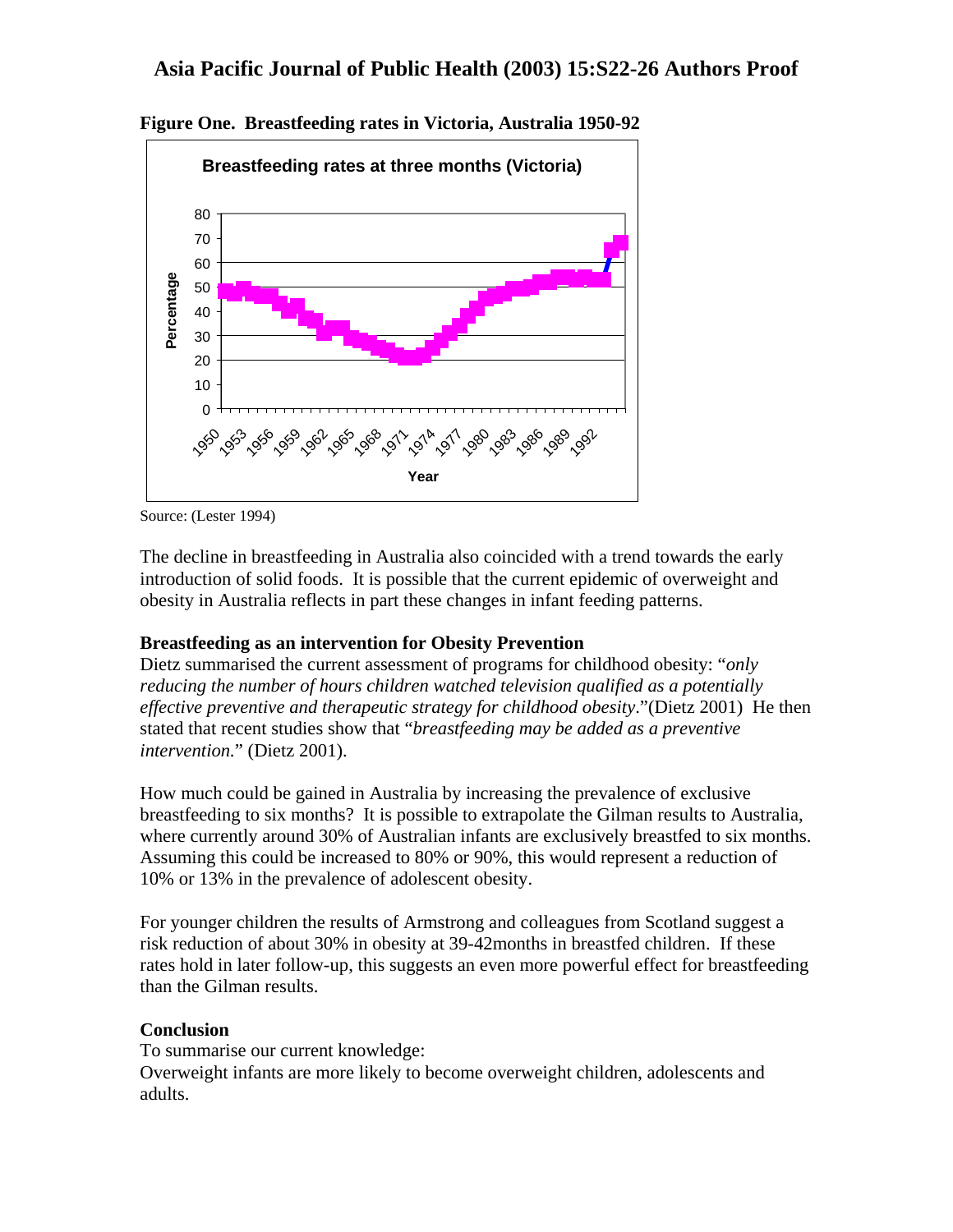Breastfeeding to six months of age reduces the rate of overweight and obesity in children and adolescents.

Given the other known benefits of breastfeeding, increasing the rate of exclusive breastfeeding to six months would be a very worthwhile public health measure.

The Barker Hypothesis provides a link between antenatal nutrition, postnatal growth and subsequent adult disease. The fetal origins hypothesis links the high prevalence of low birth weight and recent increasing obesity to explain the emerging epidemic of chronic disease. One public health strategy to challenge this epidemic is the promotion of the breastfeeding of all infants. Breastfeeding has been shown to protect against childhood obesity, and is "dose related", the longer an infant is breastfed, the lower the risk of obesity. Breastfeeding has many benefits to both mother and infant and it now appears to be a practical means of preventing the development of obesity.

### **References**

Allison, D., M. Faith, et al. (1997). "Hypothesis concerning the U-shaped relation between body mass index and mortality." Am J Epidemiol. **146**: 339-49.

Armstrong, J. and J. Reilly (2002). "Breastfeeding and lowering the risk of childhood obesity." Lancet **359**(9322): 2003-4.

Armstrong, T., A. Bauman, et al. (2000). Physical activity patterns of Australian adults. Results of the 1999 National Physical Activity Survey. Canberra, Australian Institute of Health and Welfare.

Cole, T. J., M. C. Bellizzi, et al. (2000). "Establishing a standard definition for child overweight and obesity worldwide: international survey." BMJ **320**(7244): 1240-1243. Cook, T., I. Rutishauser, et al. (2001). The Bridging Study: Comparing the results of the 1983, 1985 adn 1995 national nutrition surveys, Commonwealth Department of Health and Aged Care.

Deurenberg-Yap, M., G. Schmidt, et al. (2000). "The paradox of low body mass index and high body fat percentage among Chinese, Malays and Indians in Singapore." Int J Obes Relat Metab Disord **24**(8): 1011-7.

Dietz, W. H. (2001). "Breastfeeding may help prevent childhood overweight." JAMA **285**(19): 2506-7.

Dietz, W. H. (2001). "The obesity epidemic in young children." BMJ **322**(7282): 313- 314.

Fagot-Campagna, A., D. Pettit, et al. (2000). "Type 2 diabetes among North American children and adolescents: an epidemiologic review and a public health perspective." J Pediatrics **136**: 664-72.

Gillman, M. W., S. L. Rifas-Shiman, et al. (2001). "Risk of overweight among adolescents who were breastfed as infants." Jama **285**(19): 2461-7.

Hediger, M., M. Overpeck, et al. (2001). "Association between infant breastfeeding and overweight in young children." JAMA **285**: 2453-2460.

Hernandez, B., S. L. Gortmaker, et al. (1999). "Association of obesity with physical activity, television programs and other forms of video viewing among children in Mexico city." Int J Obes Relat Metab Disord **23**(8): 845-54.

International Diabetes Institute (2000). TheAsia-Pacific perspective: Redefining obesity and its treatment. Melbourne, International Diabetes Institute, Regional Office for the